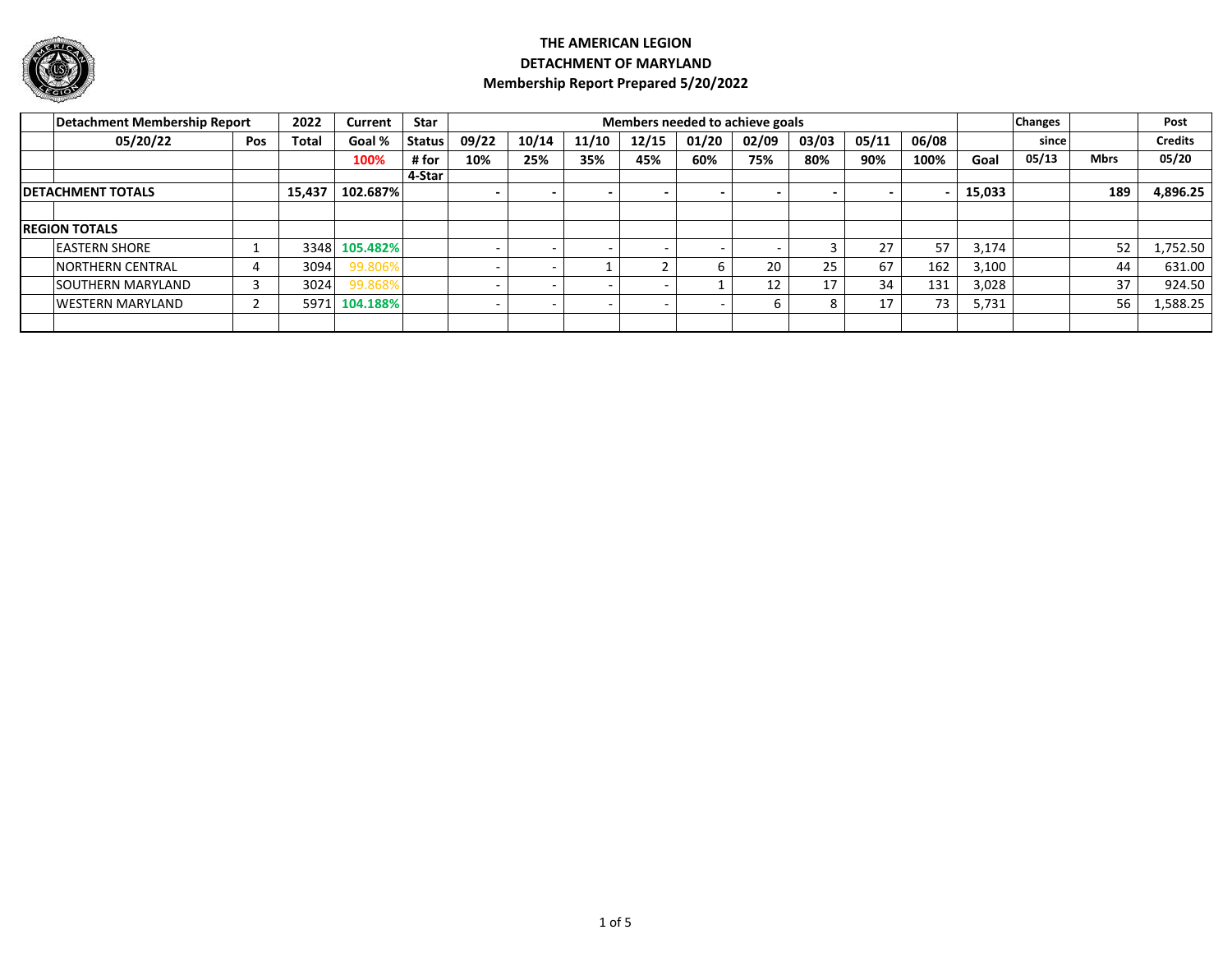

| <b>Detachment Membership Report</b> |                             |                | 2022         | Current          | <b>Star</b>   |       |       |       | Members needed to achieve goals |       |                          |       |                |              |       | <b>Changes</b> |                | Post           |
|-------------------------------------|-----------------------------|----------------|--------------|------------------|---------------|-------|-------|-------|---------------------------------|-------|--------------------------|-------|----------------|--------------|-------|----------------|----------------|----------------|
|                                     | 05/20/22                    | Pos            | <b>Total</b> | Goal %           | <b>Status</b> | 09/22 | 10/14 | 11/10 | 12/15                           | 01/20 | 02/09                    | 03/03 | 05/11          | 06/08        |       | since          |                | <b>Credits</b> |
|                                     |                             |                |              | 100%             | # for         | 10%   | 25%   | 35%   | 45%                             | 60%   | 75%                      | 80%   | 90%            | 100%         | Goal  | 05/13          | <b>Mbrs</b>    | 05/20          |
|                                     |                             |                |              |                  | 4-Star        |       |       |       |                                 |       |                          |       |                |              |       |                |                |                |
|                                     | <b>SQUADRON TOTALS</b>      |                |              |                  |               |       |       |       |                                 |       |                          |       |                |              |       |                |                |                |
|                                     | <b>EASTERN SHORE</b>        | $\mathbf{1}$   | 3348         | 105.482%         |               |       |       |       |                                 |       | $\overline{\phantom{a}}$ | 3     | 27             | 57           | 3,174 |                | 52             | 1.752.50       |
|                                     | $15$ CECIL                  | 71             | 59           | 98.333%          | 39            |       |       |       |                                 |       |                          |       |                | $\mathbf{1}$ | 60    | 04/08          |                | 27.00          |
|                                     | <b>16 STANLEY COCHRANE</b>  | 41             | 177          | 105.357%         | $***24$       |       |       |       |                                 |       | $\overline{\phantom{a}}$ |       |                |              | 168   | 05/13          |                | 137.00         |
|                                     | 18 JEFF DAVIS               | 23             | 141          | 113.710%         | ****          |       |       |       |                                 |       |                          |       |                |              | 124   | 05/20          | 1              | 405.00         |
|                                     | 29 CAROLINE                 | 50             | 154          | 102.667%         | $***8$        |       |       |       |                                 |       |                          |       |                |              | 150   | 05/13          |                | 0.00           |
|                                     | 36 FRANK M JARMAN           | 92             | 18           | 85.714%          | 33            |       |       |       |                                 |       | $\sim$                   |       | $\mathbf{1}$   | 3            | 21    | 03/25          |                | 4.00           |
|                                     | 64 WICOMICO                 | 94             | 70           | 84.337%          | 75            |       |       |       |                                 |       |                          |       | 5              | 13           | 83    | 04/30          |                | 2.00           |
|                                     | 70 TALBOT                   | 15             | 82           | 118.841%         | $***10$       |       |       |       |                                 |       | $\overline{\phantom{a}}$ |       |                |              | 69    | 05/06          |                | 303.50         |
|                                     | 77 BLAKE-BLACKSTON          | 45             | 52           | 104.000%         | ***48         |       |       |       |                                 |       |                          |       |                |              | 50    | 02/04          |                | 0.00           |
|                                     | 87 CORPORAL HERMAN HUGHES   | 59             |              | 65 100.000%      | $***7$        |       |       |       |                                 |       |                          |       |                |              | 65    | 05/06          |                | 3.00           |
|                                     | 91 DORCHESTER               | 32             | 270          | 108.000%         | ***36         |       |       |       |                                 |       |                          |       |                |              | 250   | 05/06          |                | 13.00          |
|                                     | 93 WORCESTER POST NO 93     | $\overline{4}$ | 11           | 275.000%         | $***8$        |       |       |       |                                 |       | $\overline{\phantom{a}}$ |       |                |              | 4     | 03/25          |                | 70.00          |
|                                     | 94 OLIVER T BEAUCHAMP, JR   | 73             | 43           | 97.727%          | 66            |       |       |       |                                 |       | ÷.                       |       |                | 1            | 44    | 04/30          |                | 28.00          |
|                                     | 123 BOGGS-DISHAROON         | 57             | 169          | 100.595%         | ****          |       |       |       |                                 |       |                          |       |                |              | 168   | 05/20          | 12             | 145.00         |
|                                     | 135 SUSQUEHANNA             | 53             |              | 315 101.286%     | ****          |       |       |       |                                 |       |                          |       |                |              | 311   | 05/06          |                | 35.00          |
|                                     | 145 HOWARD J PURNELL        | 59             | 12           | 100.000% *** 214 |               |       |       |       |                                 |       |                          |       |                |              | 12    | 03/04          |                | 4.00           |
|                                     | <b>MEMORIAL</b>             |                |              |                  |               |       |       |       |                                 |       |                          |       |                |              |       |                |                |                |
|                                     | 166 SYNEPUXENT              | 27             |              | 328 110.811%     | ****          |       |       |       |                                 |       | ÷.                       |       |                |              | 296   | 05/13          |                | 15.00          |
|                                     | 194 MASON-DIXON             | 40             | 311          | 105.782%         | $***11$       |       |       |       |                                 |       |                          |       |                |              | 294   | 05/13          |                | 175.00         |
|                                     | 218 DOR-WIC                 | 99             | 82           | 77.358%          | 174           |       |       |       |                                 |       | $\sim$                   | 3     | 14             | 24           | 106   | 05/20          | $\mathbf{1}$   | 45.00          |
|                                     | 228 SGT PRESTON ASHLEY      | 38             | 231          | 106.452%         | $***6$        |       |       |       |                                 |       |                          |       |                |              | 217   | 05/20          | 13             | 117.00         |
|                                     | 231 DUNCAN-SHOWELL          | 96             | 63           | 81.818%          | 45            |       |       |       |                                 |       |                          |       | $\overline{7}$ | 14           | 77    | 05/20          | 18             | 52.00          |
|                                     | 237 SPRING HILL             | 12             | 97           | 121.250%         | $***0$        |       |       |       |                                 |       | $\sim$                   |       |                |              | 80    | 05/20          | 5              | 0.00           |
|                                     | 243 HURLOCK                 | 19             | 85           | 118.056%         | ***38         |       |       |       |                                 |       | $\overline{\phantom{a}}$ |       |                |              | 72    | 05/13          |                | 0.00           |
|                                     | <b>246 C HENRY PRICE II</b> | 8              |              | 114 134.118%     | ****          |       |       |       |                                 |       | $\sim$                   |       |                |              | 85    | 04/08          |                | 0.00           |
|                                     | 269 SHARPTOWN-COLUMBIA      | 86             | 11           | 91.667%          | 32            |       |       |       |                                 |       |                          |       |                | $\mathbf{1}$ | 12    | 02/04          |                | 0.00           |
|                                     | 278 KENT ISLAND             | 28             | 251          | 110.088%         | ***28         |       |       |       |                                 |       | $\overline{\phantom{a}}$ |       |                |              | 228   | 05/13          |                | 158.00         |
|                                     | 296 BENEDICT A ANDREW       | 37             |              | 137 107.031%     | $***0$        |       |       |       |                                 |       |                          |       |                |              | 128   | 05/20          | $\overline{2}$ | 14.00          |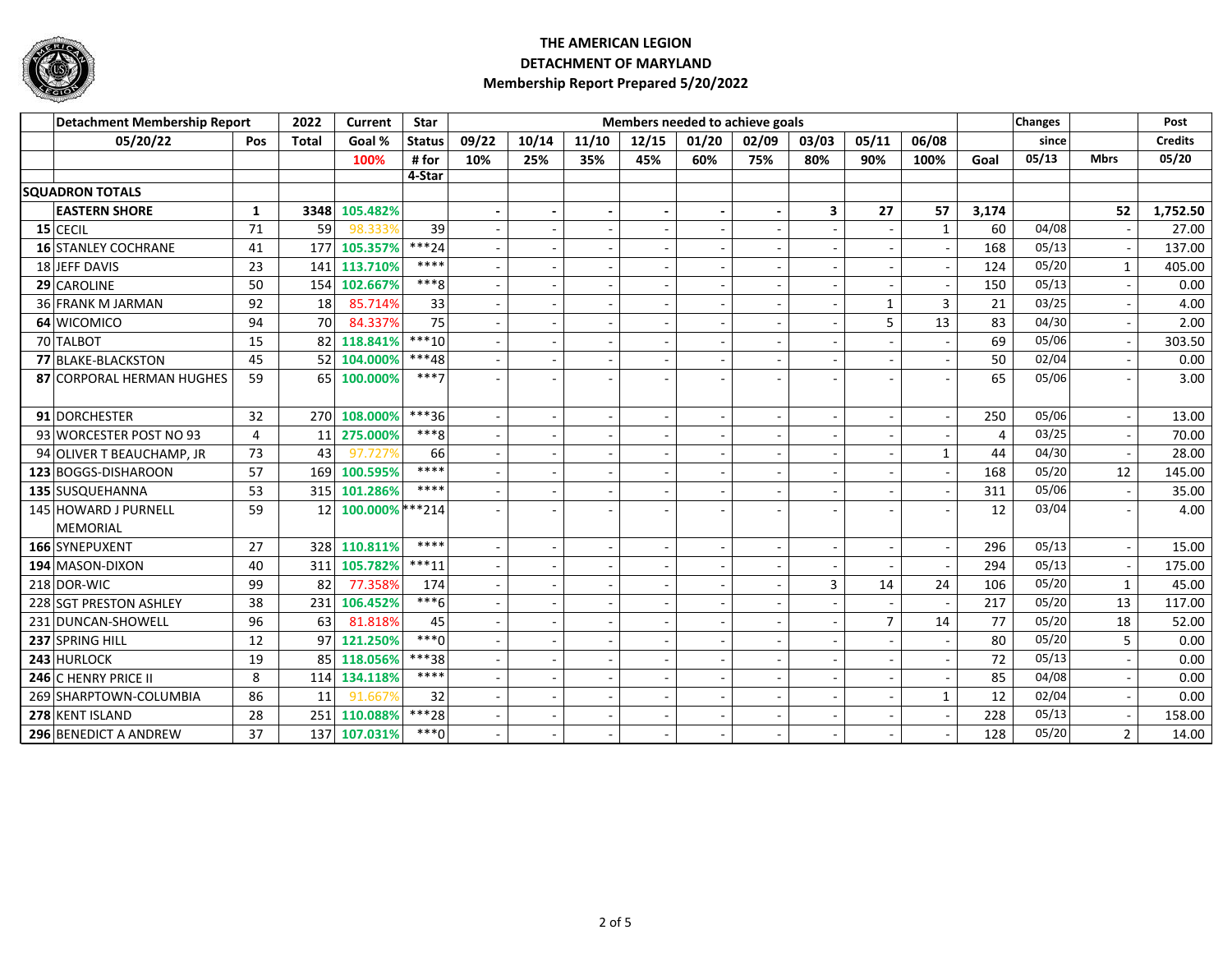

| <b>Detachment Membership Report</b> |                |                  | Current             | <b>Star</b>        |       |        |              | Members needed to achieve goals |                |                          |                |                          |                          |       | <b>Changes</b> |                | Post           |
|-------------------------------------|----------------|------------------|---------------------|--------------------|-------|--------|--------------|---------------------------------|----------------|--------------------------|----------------|--------------------------|--------------------------|-------|----------------|----------------|----------------|
| 05/20/22                            | <b>Pos</b>     | <b>Total</b>     | Goal %              | <b>Status</b>      | 09/22 | 10/14  | 11/10        | 12/15                           | 01/20          | 02/09                    | 03/03          | 05/11                    | 06/08                    |       | since          |                | <b>Credits</b> |
|                                     |                |                  | 100%                | #for               | 10%   | 25%    | 35%          | 45%                             | 60%            | 75%                      | 80%            | 90%                      | 100%                     | Goal  | 05/13          | <b>Mbrs</b>    | 05/20          |
|                                     |                |                  |                     | 4-Star             |       |        |              |                                 |                |                          |                |                          |                          |       |                |                |                |
| <b>NORTHERN CENTRAL</b>             | 4              | 3094             | 99.806%             |                    |       |        | $\mathbf{1}$ | $\mathbf{2}$                    | 6              | 20                       | 25             | 67                       | 162                      | 3,100 |                | 44             | 631.00         |
| 2 MAHOOL-POTTS                      | $\overline{7}$ | 44               | 137.500%            | ****               |       |        |              | $\overline{\phantom{a}}$        |                |                          |                |                          |                          | 32    | 05/20          | $\overline{2}$ | 7.00           |
| <b>17 PATRICK DAILY-MARK</b>        | 9              | 75               | 125.000% *** 104    |                    |       |        |              |                                 |                |                          |                |                          |                          | 60    | 05/20          | $\mathbf{1}$   | 0.00           |
| LOGSDON MEMORIAL                    |                |                  |                     |                    |       |        |              |                                 |                |                          |                |                          |                          |       |                |                |                |
| <b>SERVICE</b>                      |                |                  |                     |                    |       |        |              |                                 |                |                          |                |                          |                          |       |                |                |                |
| 19 FEDERAL                          | 59             |                  | 68 100.000%         | ***65              |       | $\sim$ |              | $\sim$                          |                | $\overline{a}$           |                |                          | $\overline{\phantom{a}}$ | 68    | 05/20          | $\overline{7}$ | 200.00         |
| 22 TOWSON                           | 59             | 152              | 100.000%            | ***69              |       |        |              |                                 |                |                          |                |                          |                          | 152   | 05/13          |                | 11.00          |
| <b>34 PATRICK HENRY</b>             | 95             | 118              | 83.688%             | 82                 |       |        |              | $\sim$                          |                |                          |                | 9                        | 23                       | 141   | 05/06          |                | 115.00         |
| 38 DUNDALK                          | 20             | 171              | 114.000%            | ****               |       |        |              | $\overline{a}$                  |                |                          |                |                          |                          | 150   | 04/30          |                | 0.00           |
| 39 HARFORD                          | 39             | 462              | 106.207%            | $***8$             |       |        |              | $\overline{a}$                  |                |                          |                |                          |                          | 435   | 05/13          |                | 0.00           |
| 40 GLEN BURNIE                      | 88             | 155              | 90.643%             | 64                 |       |        |              | $\sim$                          |                |                          |                |                          | 16                       | 171   | 05/13          |                | 0.00           |
| 47 JOSEPH L DAVIS                   | 45             | 182              | 104.000% *** 144    |                    |       |        |              | $\sim$                          |                |                          |                | $\overline{\phantom{a}}$ |                          | 175   | 05/06          | $\blacksquare$ | 47.00          |
| 95 GENERAL JOSEPH HALLER            | 105            |                  | 33.333%             | 25                 |       |        | $\mathbf{1}$ | $\overline{2}$                  | 4              | $\overline{7}$           | $\overline{7}$ | 9                        | 10                       | 15    | 09/15          |                | 0.00           |
| 109 DEWEY LOWMAN                    | 90             | 196              | 87.500%             | 87                 |       |        |              | $\sim$                          |                |                          |                | 6                        | 28                       | 224   | 05/20          | 4              | 10.00          |
| 122 LIBERTY                         | 101            | 24               | 72.727%             | 89                 |       |        |              | $\overline{a}$                  |                | $\mathbf{1}$             | 3              | 6                        | 9                        | 33    | 10/29          |                | 0.00           |
| 128 BERNARD L TOBIN                 | 81             | 126              | 95.455%             | 91                 |       |        |              | $\overline{\phantom{a}}$        |                |                          |                |                          | 6                        | 132   | 05/20          | $\mathbf{1}$   | 33.00          |
| 130 OVERLEA-PERRY HALL              | 77             | 225              | 96.983%             | 44                 |       |        |              |                                 |                |                          |                |                          | $\overline{7}$           | 232   | 05/20          | 4              | 36.00          |
| $148$ ESSEX                         | 21             | 90               | 113.924% *** 101    |                    |       |        |              | ÷,                              |                |                          |                |                          |                          | 79    | 04/01          |                | 0.00           |
| 180 ROSEDALE                        | 42             |                  | 82 105.128%         | $***7$             |       |        |              | $\overline{a}$                  |                |                          |                |                          |                          | 78    | 04/08          |                | 0.00           |
| 182 SLATE RIDGE                     | 18             | 98 <sub>1</sub>  | 118.072%            | ****               |       |        |              |                                 |                |                          |                |                          |                          | 83    | 05/20          | $\overline{2}$ | 3.00           |
| 183 PARKVILLE                       | 31             | 190 <sup>1</sup> | 108.571% *** 286    |                    |       |        |              | $\overline{\phantom{a}}$        |                |                          |                |                          |                          | 175   | 03/25          |                | 0.00           |
| 187 BROOKLYN-CURTIS BAY             | 24             | 83 <sup>1</sup>  | 113.699%            | ****               |       |        |              | $\sim$                          |                |                          |                |                          |                          | 73    | 04/30          |                | 100.00         |
| 256 PARKTON                         | 97             | 144              | 81.356%             | 41                 |       |        |              | $\sim$                          |                |                          |                | 16                       | 33                       | 177   | 05/20          | $\overline{7}$ | 0.00           |
| 263 JACKSON & JOHNSON               | 75             | 118              | 97.521%             | 3                  |       |        |              |                                 |                |                          |                |                          | $\overline{3}$           | 121   | 01/14          |                | (45.00)        |
| <b>MEMORIAL</b>                     |                |                  |                     |                    |       |        |              |                                 |                |                          |                |                          |                          |       |                |                |                |
| 276 HOWARD L TURNER                 | 43             | 196              | 104.813%            | $***26$            |       |        |              | $\overline{a}$                  |                |                          |                |                          |                          | 187   | 05/06          |                | 120.00         |
| 277 PASADENA                        | 6              |                  | 25 147.059% *** 111 |                    |       |        |              | $\sim$                          |                | $\overline{\phantom{a}}$ |                |                          |                          | 17    | 05/20          | 15             | 21.00          |
| 285 NORTHEASTERN                    | 36             | 29               | 107.407%            | $\overline{***}$ g |       |        |              | $\overline{\phantom{a}}$        |                |                          |                |                          |                          | 27    | 04/01          |                | 18.00          |
| 332 SOUTHWEST                       | 104            | 36               | 57.143%             | 22                 |       |        |              | $\sim$                          | $\overline{2}$ | 12                       | 15             | 21                       | 27                       | 63    | 05/20          | $\mathbf{1}$   | (45.00)        |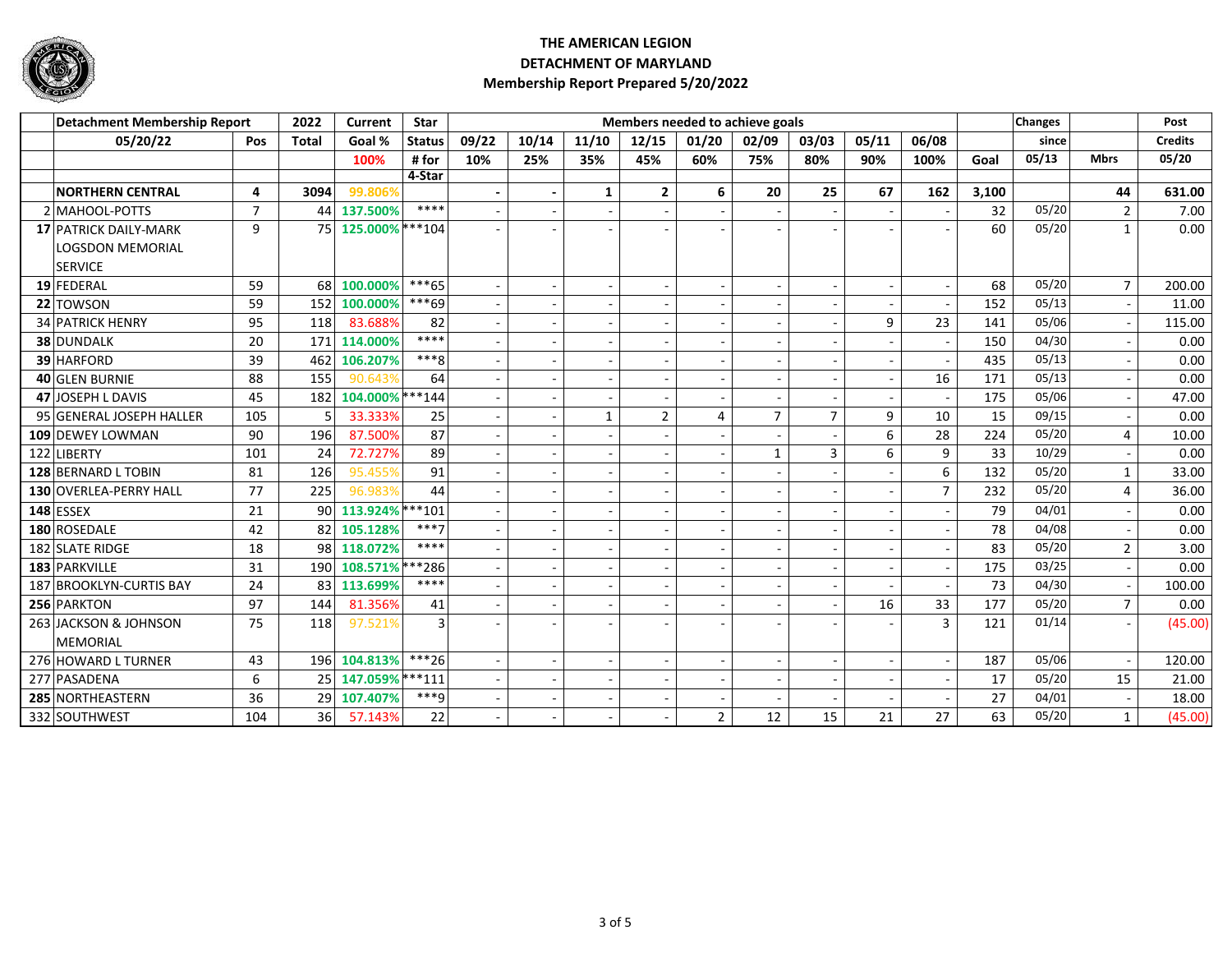

| Detachment Membership Report |                               |                         | 2022            | Current  | <b>Star</b>   |       |                          |       | Members needed to achieve goals |                          |                          |              |                          |                          |       | <b>Changes</b> |                | Post           |
|------------------------------|-------------------------------|-------------------------|-----------------|----------|---------------|-------|--------------------------|-------|---------------------------------|--------------------------|--------------------------|--------------|--------------------------|--------------------------|-------|----------------|----------------|----------------|
|                              | 05/20/22                      | <b>Pos</b>              | <b>Total</b>    | Goal %   | <b>Status</b> | 09/22 | 10/14                    | 11/10 | 12/15                           | 01/20                    | 02/09                    | 03/03        | 05/11                    | 06/08                    |       | since          |                | <b>Credits</b> |
|                              |                               |                         |                 | 100%     | # for         | 10%   | 25%                      | 35%   | 45%                             | 60%                      | 75%                      | 80%          | 90%                      | 100%                     | Goal  | 05/13          | <b>Mbrs</b>    | 05/20          |
|                              |                               |                         |                 |          | 4-Star        |       |                          |       |                                 |                          |                          |              |                          |                          |       |                |                |                |
|                              | <b>SOUTHERN MARYLAND</b>      | $\overline{\mathbf{3}}$ | 3024            | 99.868%  |               |       |                          |       | $\blacksquare$                  | $\mathbf{1}$             | 12                       | 17           | 34                       | 131                      | 3,028 |                | 37             | 924.50         |
|                              | <b>7 GUY CARLETON PARLETT</b> | 82                      | 136             | 95.105%  | 126           |       |                          |       |                                 |                          |                          |              |                          | $\overline{7}$           | 143   | 04/30          |                | 6.00           |
|                              | 41 CISSEL-SAXON               | 10                      | 63              | 123.529% | ***58         |       |                          |       |                                 | $\overline{\phantom{a}}$ |                          |              |                          |                          | 51    | 05/13          |                | 48.00          |
|                              | 60 LAUREL MARYLAND            | 55                      | 328             | 100.923% | $***q$        |       |                          |       | $\blacksquare$                  | $\blacksquare$           | $\overline{\phantom{a}}$ |              | $\overline{\phantom{a}}$ | $\overline{\phantom{a}}$ | 325   | 05/20          | 3              | 0.00           |
|                              | 66 DISNEY-BELL                | 59                      | 158             | 100.000% | $***34$       |       |                          |       |                                 | $\overline{\phantom{a}}$ |                          |              |                          |                          | 158   | 05/20          | $\overline{2}$ | 30.00          |
|                              | 82 HARRY WHITE WILMER         | 87                      | 211             | 90.948%  | $****$        |       |                          |       |                                 |                          |                          |              | $\sim$                   | 21                       | 232   | 05/20          | $\mathbf{1}$   | (40.00)        |
|                              | 86 HENDERSON-SMITH-           | 59                      | 73              | 100.000% | $***12$       |       |                          |       |                                 |                          |                          |              |                          |                          | 73    | 05/20          | 3              | 0.00           |
|                              | <b>EDMONDS</b>                |                         |                 |          |               |       |                          |       |                                 |                          |                          |              |                          |                          |       |                |                |                |
|                              | 105 FITZGERALD-CANTREL        | 100                     | 3               | 75.000%  | 78            |       | $\overline{\phantom{a}}$ |       | $\blacksquare$                  | $\sim$                   | $\overline{\phantom{a}}$ | $\mathbf{1}$ | $\mathbf{1}$             | $\mathbf{1}$             | 4     | 12/03          | $\blacksquare$ | 0.00           |
|                              | 108 CHEVERLY                  | 103                     | 43              | 58.904%  | 92            |       |                          |       |                                 | $\mathbf{1}$             | 12                       | 16           | 23                       | 30                       | 73    | 04/30          |                | 2.00           |
|                              | 131 COLMAR MANOR              | 89                      | 59              | 88.060%  | 104           |       |                          |       | $\blacksquare$                  |                          |                          |              | $\overline{2}$           | 8                        | 67    | 05/13          |                | 9.00           |
|                              | 136 GREENBELT                 | 59                      | 279             | 100.000% | $***54$       |       |                          |       |                                 |                          |                          |              |                          |                          | 279   | 05/13          |                | 41.00          |
|                              | 141 COOK-PINKNEY              | 5                       | 24              | 218.182% | $***11$       |       |                          |       |                                 |                          |                          |              |                          |                          | 11    | 04/01          |                | 68.00          |
|                              | 172 BELTWAY                   | 93                      | 53              | 85.484%  | 50            |       |                          |       | $\blacksquare$                  | $\overline{\phantom{a}}$ | $\overline{\phantom{a}}$ |              | 3                        | 9                        | 62    | 03/25          |                | 1.00           |
|                              | 175 SEVERNA PARK              | 25                      | 206             | 112.568% | $***20$       |       |                          |       |                                 |                          |                          |              |                          |                          | 183   | 04/30          |                | 74.00          |
|                              | 196 SUITLAND                  | 59                      | 30 <sup>1</sup> | 100.000% | $***17$       |       |                          |       |                                 |                          |                          |              |                          |                          | 30    | 03/25          |                | 0.00           |
|                              | 206 STALLINGS-WILLIAMS        | 56                      | 290             | 100.694% | ****          |       |                          |       | $\overline{a}$                  |                          |                          |              | $\overline{\phantom{a}}$ |                          | 288   | 05/20          | 14             | 15.00          |
|                              | 217 JOHN B LATIMER COLLEGE    | 17                      | 39              | 118.182% | $***24$       |       |                          |       |                                 |                          |                          |              |                          |                          | 33    | 05/13          |                | 53.00          |
|                              | <b>PARK</b>                   |                         |                 |          |               |       |                          |       |                                 |                          |                          |              |                          |                          |       |                |                |                |
|                              | 220 GRAY-RAY                  | 59                      | 45              | 100.000% | $***21$       |       |                          |       |                                 |                          |                          |              | $\overline{\phantom{a}}$ |                          | 45    | 03/25          |                | 79.00          |
|                              | 226 CUMMINGS-BEHLKE           | 85                      | 240             | 94.118%  | 29            |       |                          |       |                                 |                          |                          |              | $\overline{\phantom{a}}$ | 15                       | 255   | 04/30          |                | 155.00         |
|                              | 227 BRANDYWINE                | 44                      | 69              | 104.545% | ****          |       |                          |       | $\sim$                          |                          |                          |              | $\overline{\phantom{a}}$ |                          | 66    | 03/18          |                | 142.00         |
|                              | 235 WILLIAM FRANCIS SMITH     | 79                      | 24              | 96.000%  |               |       |                          |       |                                 |                          |                          |              |                          | $\mathbf{1}$             | 25    | 04/30          |                | 0.00           |
|                              | 238 JAMESON-HARRISON          | 72                      | 108             | 98.182%  | 14            |       |                          |       | $\blacksquare$                  | $\blacksquare$           | $\overline{\phantom{a}}$ |              | $\overline{\phantom{a}}$ | $\overline{2}$           | 110   | 05/20          | 5              | 100.00         |
|                              | 248 OXON HILL                 | 22                      | 33              | 113.793% | $***62$       |       |                          |       |                                 |                          |                          |              |                          |                          | 29    | 03/25          |                | 72.00          |
|                              | 255 RIDGE                     | 54                      | 92              | 101.099% | $***2$        |       |                          |       |                                 |                          |                          |              | $\overline{\phantom{a}}$ |                          | 91    | 04/01          |                | 10.00          |
|                              | 259 CLINTON                   | 32                      | 108             | 108.000% | $***24$       |       |                          |       | $\sim$                          | $\sim$                   |                          |              | $\overline{\phantom{a}}$ |                          | 100   | 02/04          |                | 24.00          |
|                              | 268 WHEATON                   | 78                      | 103             | 96.262%  | 71            |       |                          |       | $\sim$                          | $\overline{\phantom{a}}$ |                          |              |                          | 4                        | 107   | 04/08          |                | 15.50          |
|                              | 274 ARICK L LORE              | 13                      | 168             | 120.000% | ****          |       |                          |       | $\blacksquare$                  | $\overline{\phantom{a}}$ | $\overline{\phantom{a}}$ |              | $\overline{\phantom{a}}$ | $\overline{\phantom{a}}$ | 140   | 05/20          | 9              | 20.00          |
|                              | 275 GLENARDEN                 | 98                      | 39              | 81.250%  | 42            |       |                          |       |                                 |                          |                          |              | 5                        | 9                        | 48    | 02/11          |                | 0.00           |